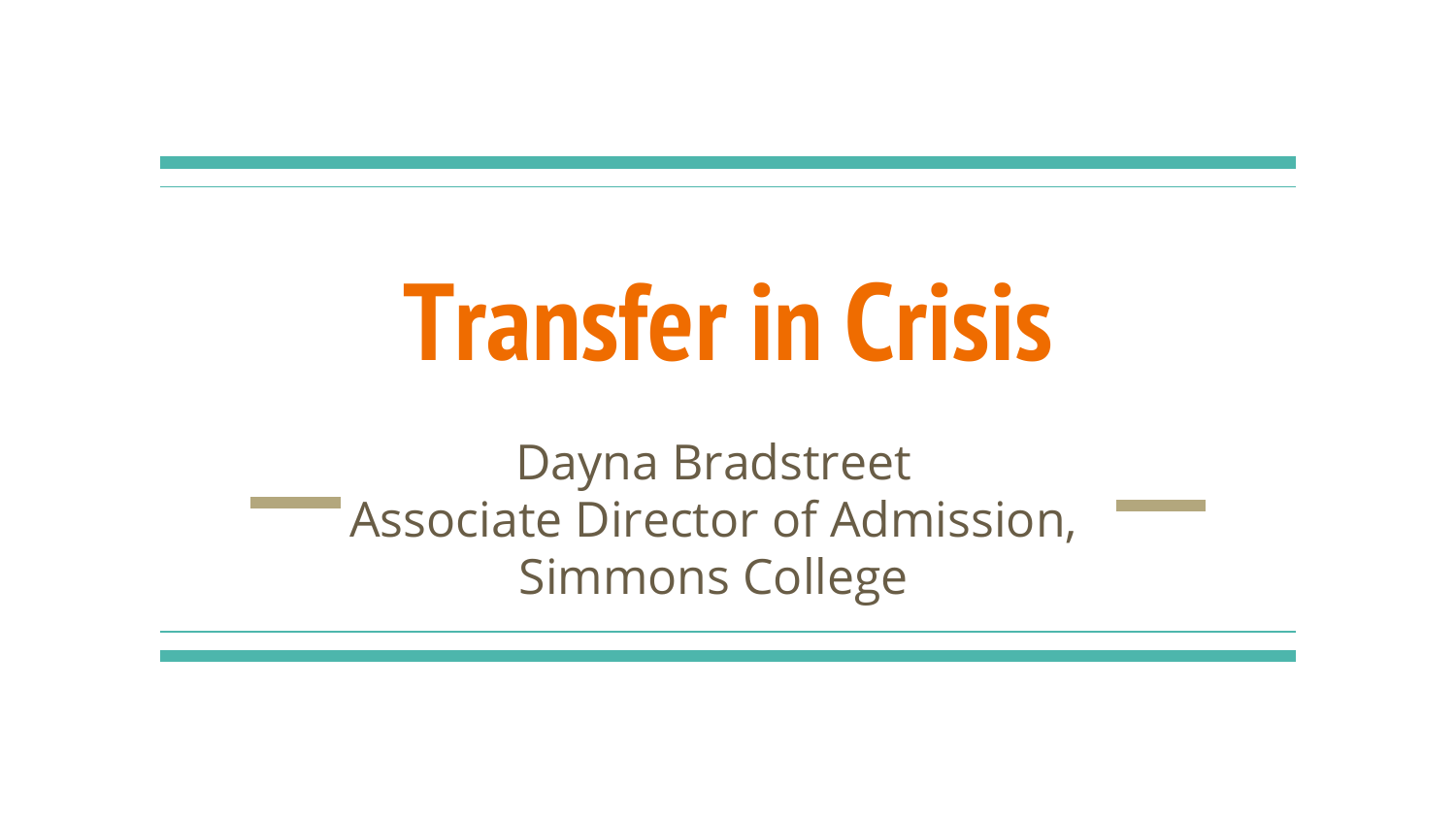# **Background**



- 3 weeks before NETA conference: Mount Ida College (MA) suddenly announces closure
- Added presentation to address
- Thanks to co-presenters:
	- Dawn Bryden, Bay Path University
	- Annie McDonough, Salem State University
	- Jill Reitzell, Lasell College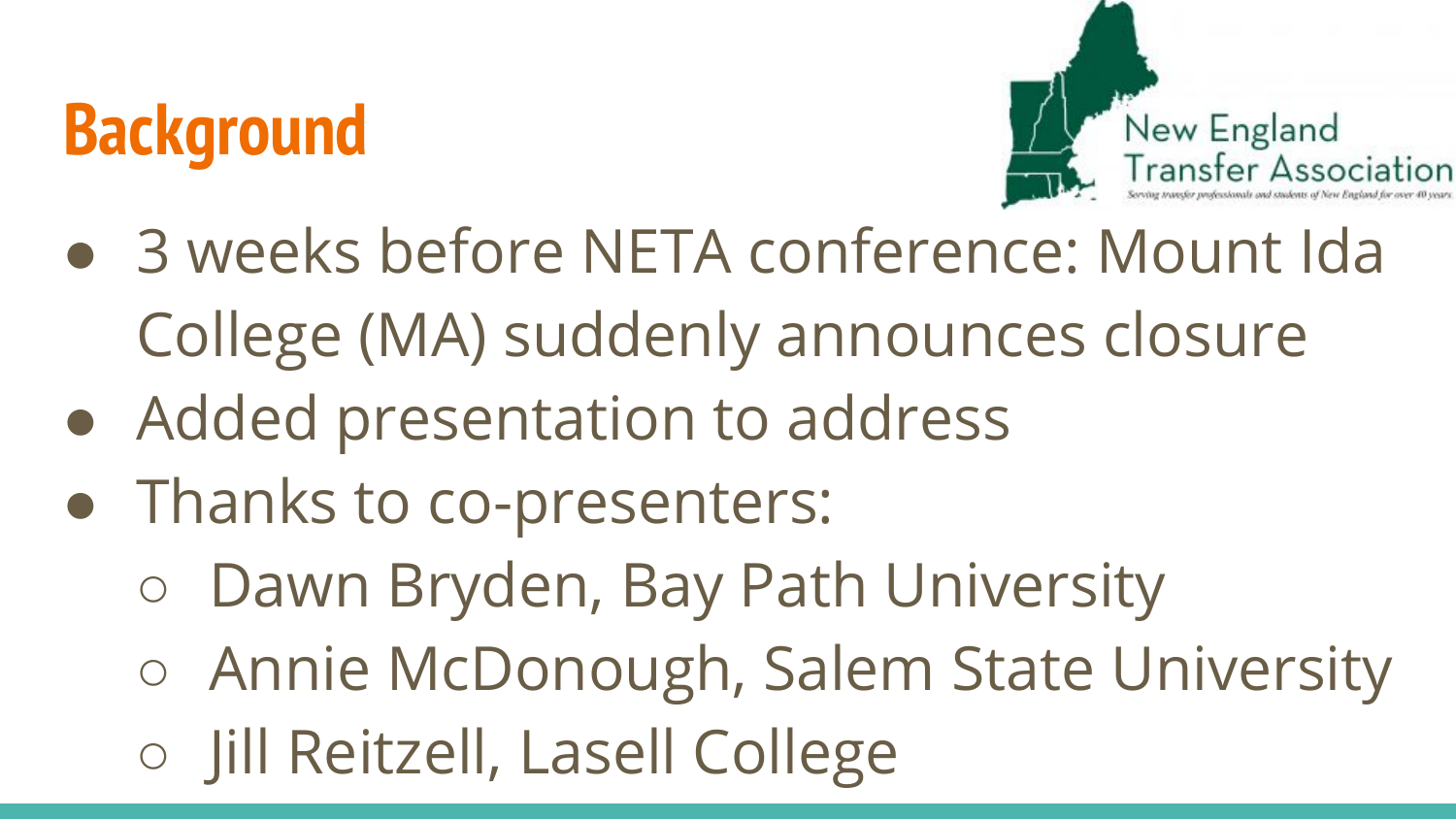### **Overview**

- Why are these crises occurring?
- What types of transfer crises are there?
- What have NETA schools done to help during these crises?
- What are best practices for the next crisis?
	- Focus on admission/ Registrar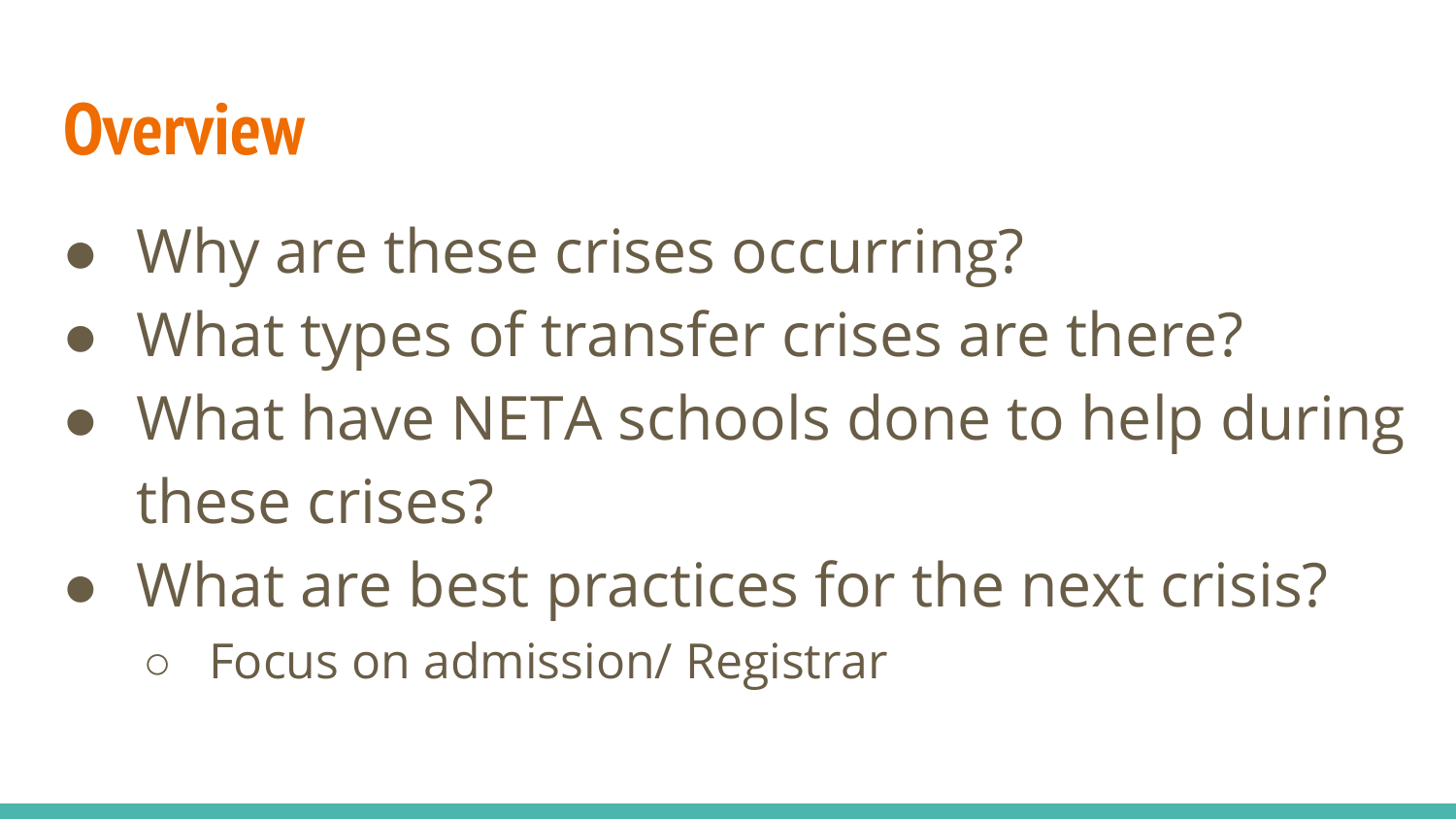### **Enrollment in Crisis**

- Clayton Christensen, Harvard Business School: 2011 prediction that half of all US colleges would close or go bankrupt in 10-15 years
- Thomas Frey, futurist: 2013 prediction that 30% of colleges will collapse by 2020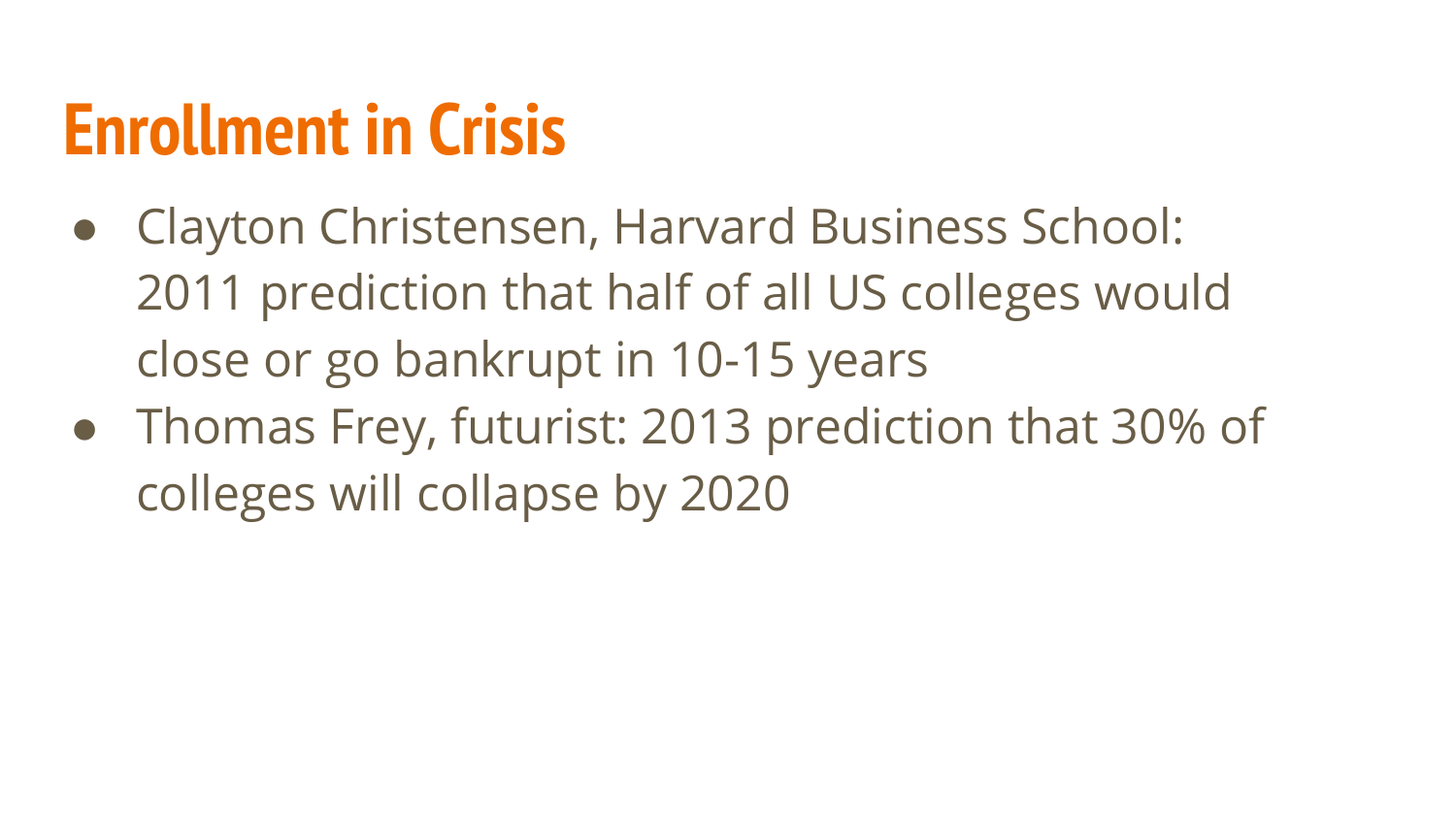#### **Enrollment in Crisis**

Figure 1.1. Total U.S. Public and Private High School Graduates (Actual and Projected) 1979 to 2032



Source: William J. Hussar and Tabitha M. Bailey. "Projections of Education Statistics to 2024: Forty-Third Edition."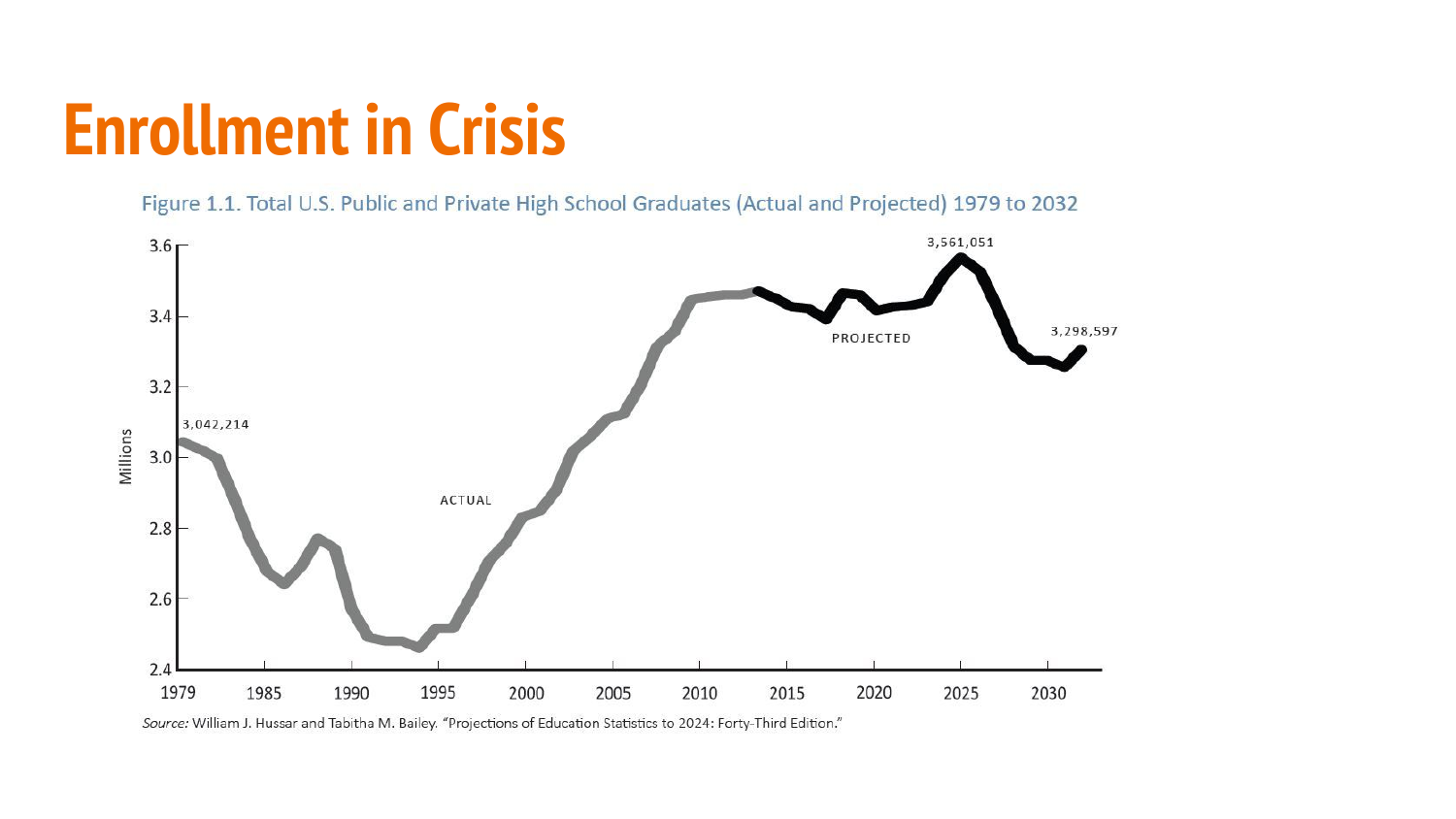#### **Enrollment in Crisis**

#### **Projected US high school graduates by state**

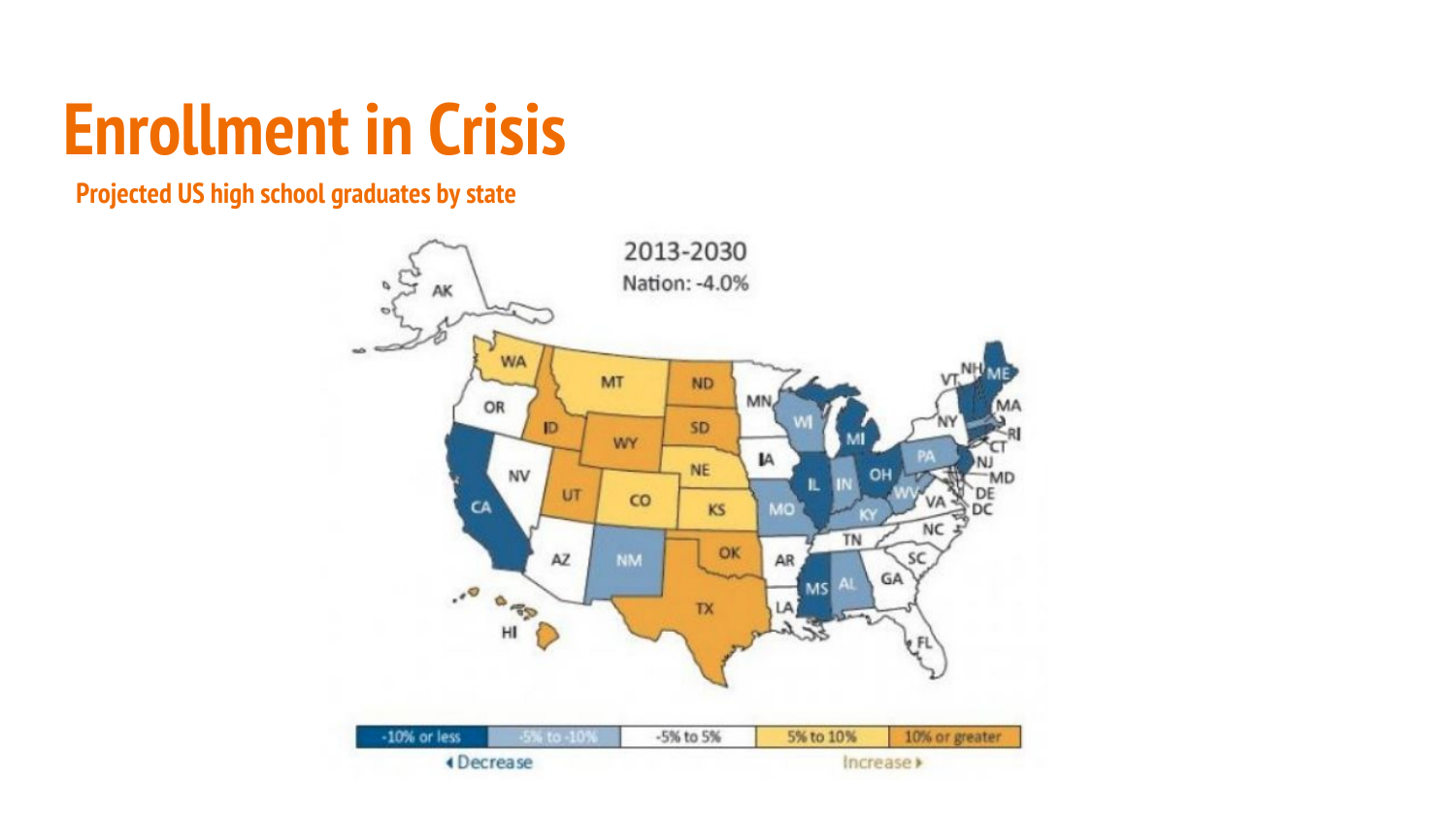# **Inside Higher Ed Headlines**

February 22: Atlantic Union College Will Close February 23: Small Black College Will Close April 2: Denmark Tech Struggles to Hang On April 6: Mount Ida College to Close, With Campus Going to UMass April 26: New Report Recommends Mergers in Pennsylvania April 30: Another Small College on Brink of Closure May 18: Oregon's Marylhurst University to Close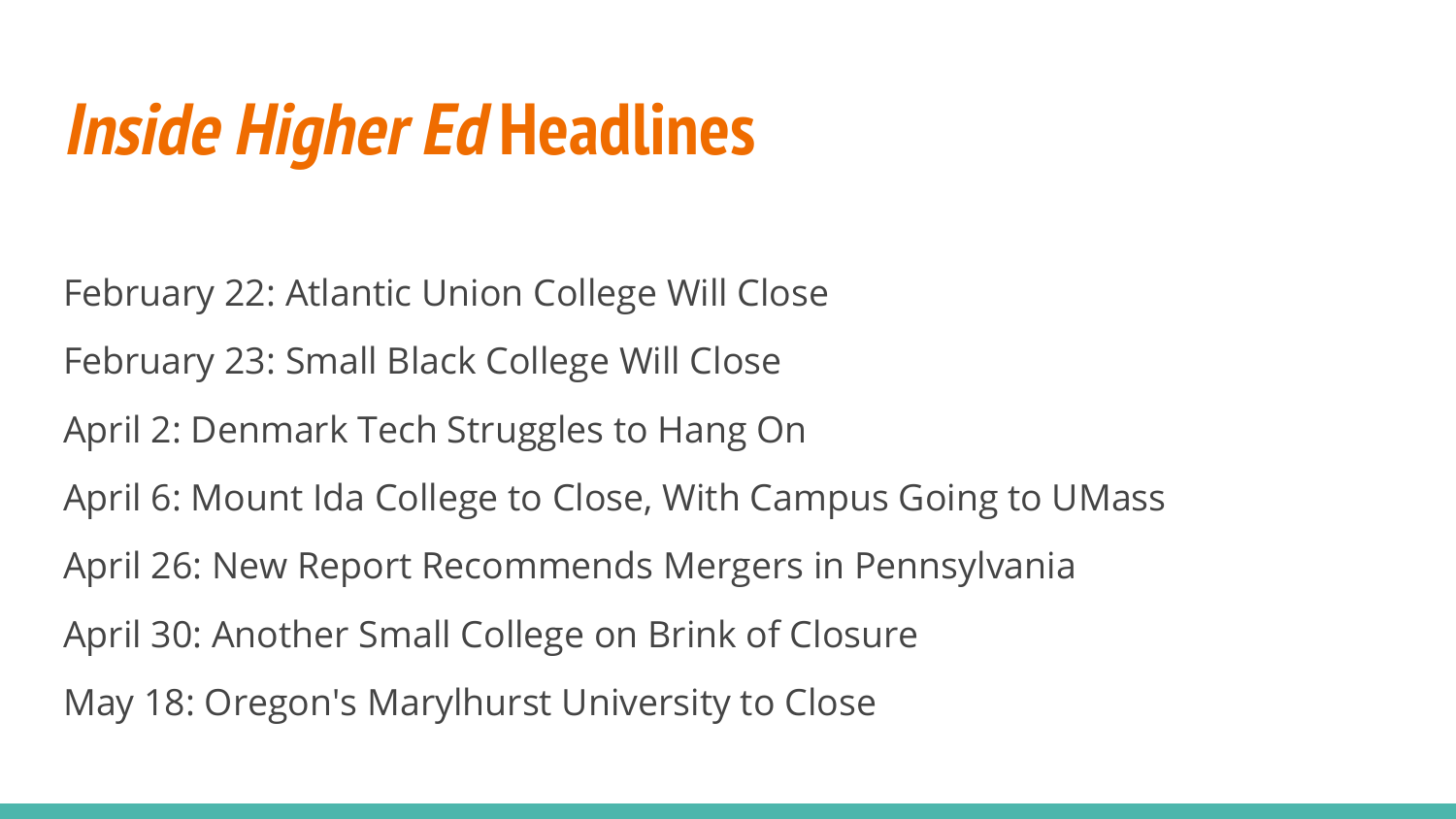#### **The Cases**

- 1. Students at colleges in Puerto Rico after Hurricane Maria
- 2. Sweet Briar College announces closure… but stays open
- 3. Marian Court College's sudden closure
- 4. Wheelock College merges into Boston University
- 5. Lasell College and Mount Ida College explore merger, but don't… Mount Ida then closes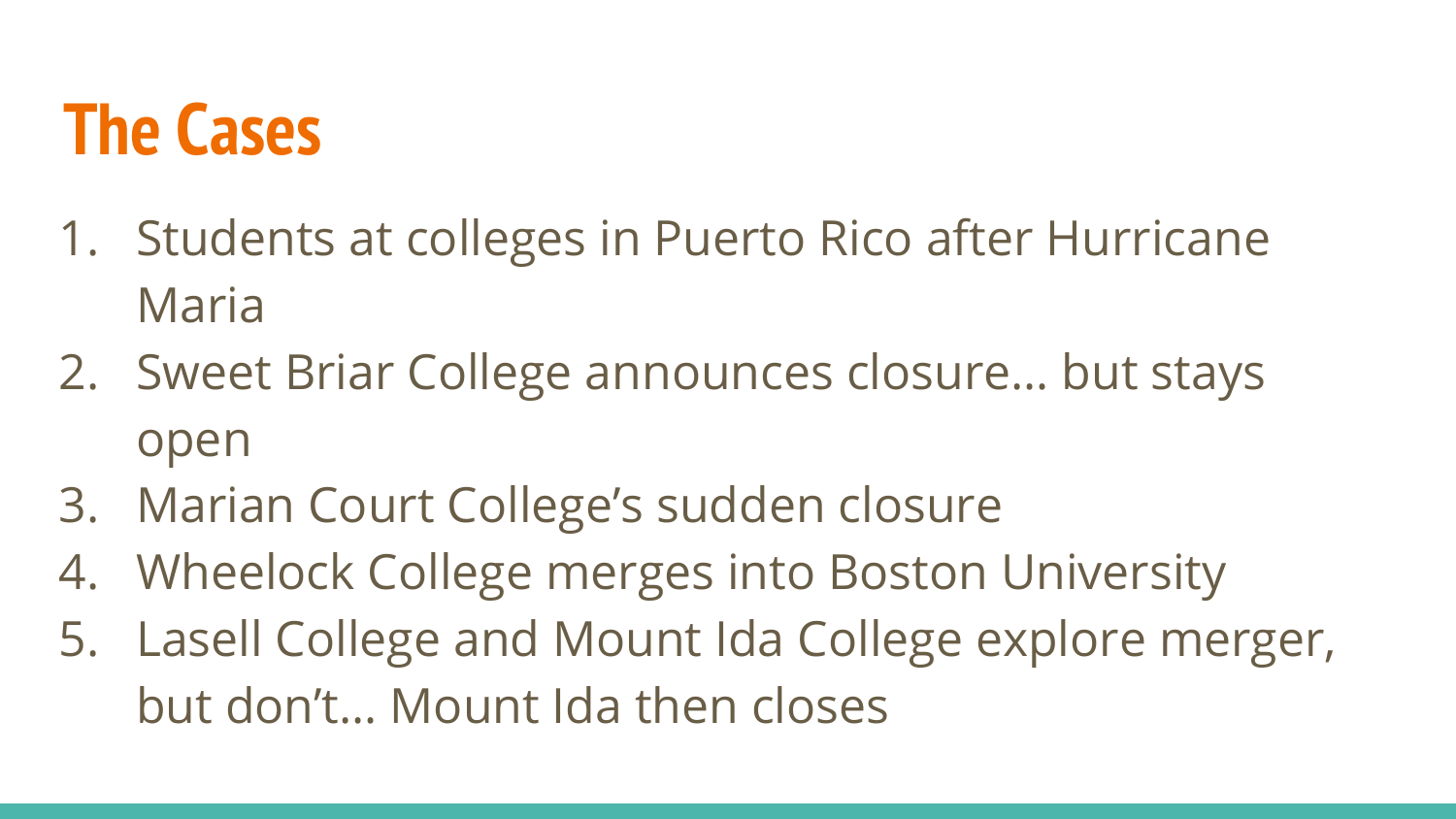### **The Crisis: Hurricane Maria**

- 230,000 students in 100+ colleges in Puerto Rico
- September 20, 2017: Hurricane Maria makes landfall in Puerto Rico
- Buildings destroyed so extensively that some colleges cannot afford 2% insurance deductible
- Months of power outages
- **Recovery is ongoing**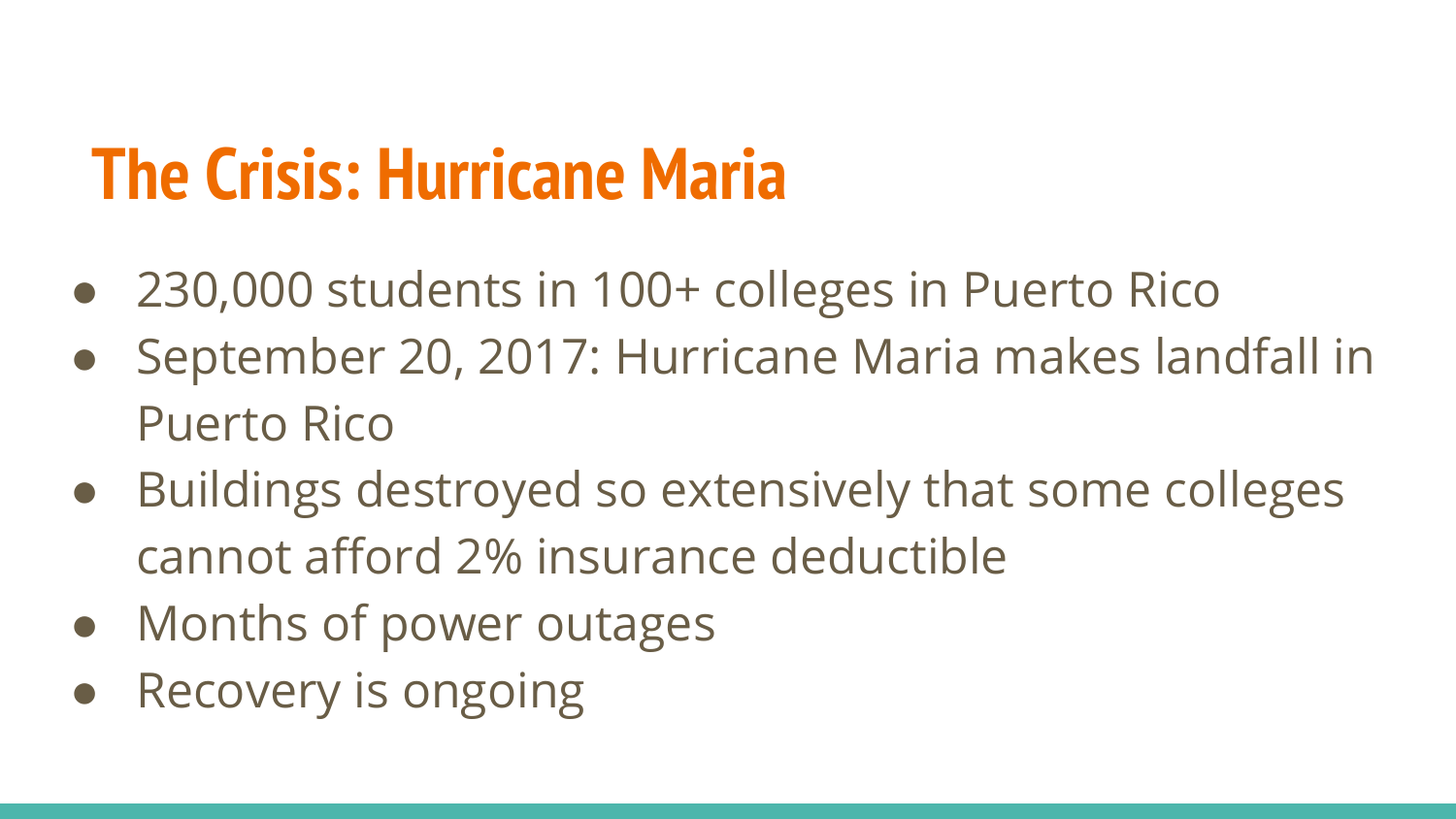### **Actions**

- Springfield Technical and Holyoke Community Colleges offer in-state tuition
- Smith College, Mt. Holyoke College, American International College and Bay Path University offer assistance
	- Example: Bay Path scholarship of \$25,000 per year
- DoE emergency relief \$ available to colleges enrolling 20+ affected students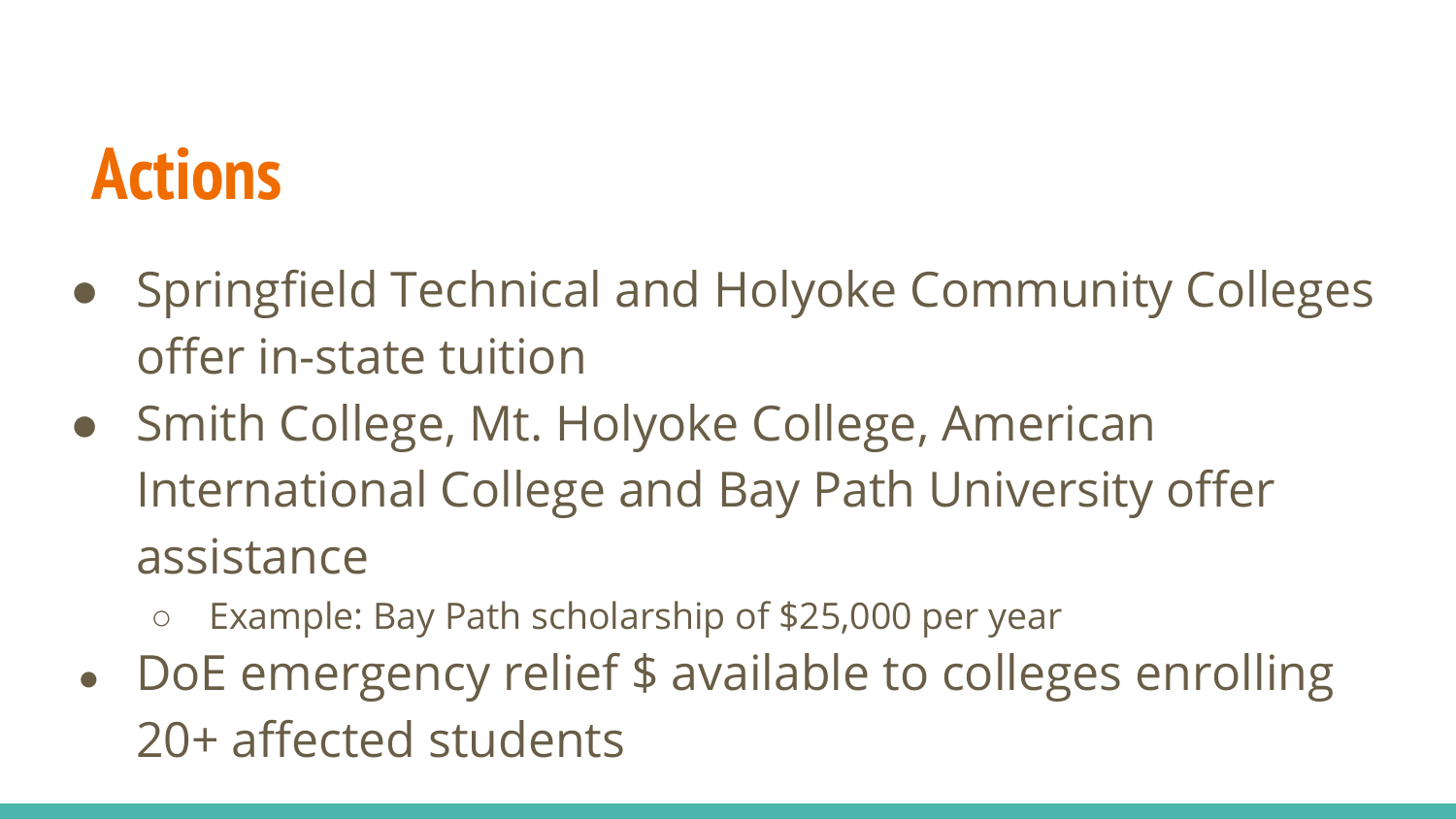### **The Crisis: Sweet Briar College**

- March 3, 2015: Sweet Briar announces it will close at the end of the semester
- March 4, 2015: inquiries from Sweet Briar students
- March 10, 2015: invitation to 2-day transfer fair event (March 18-19)
- June 20, 2015: court ruling to keep Sweet Briar open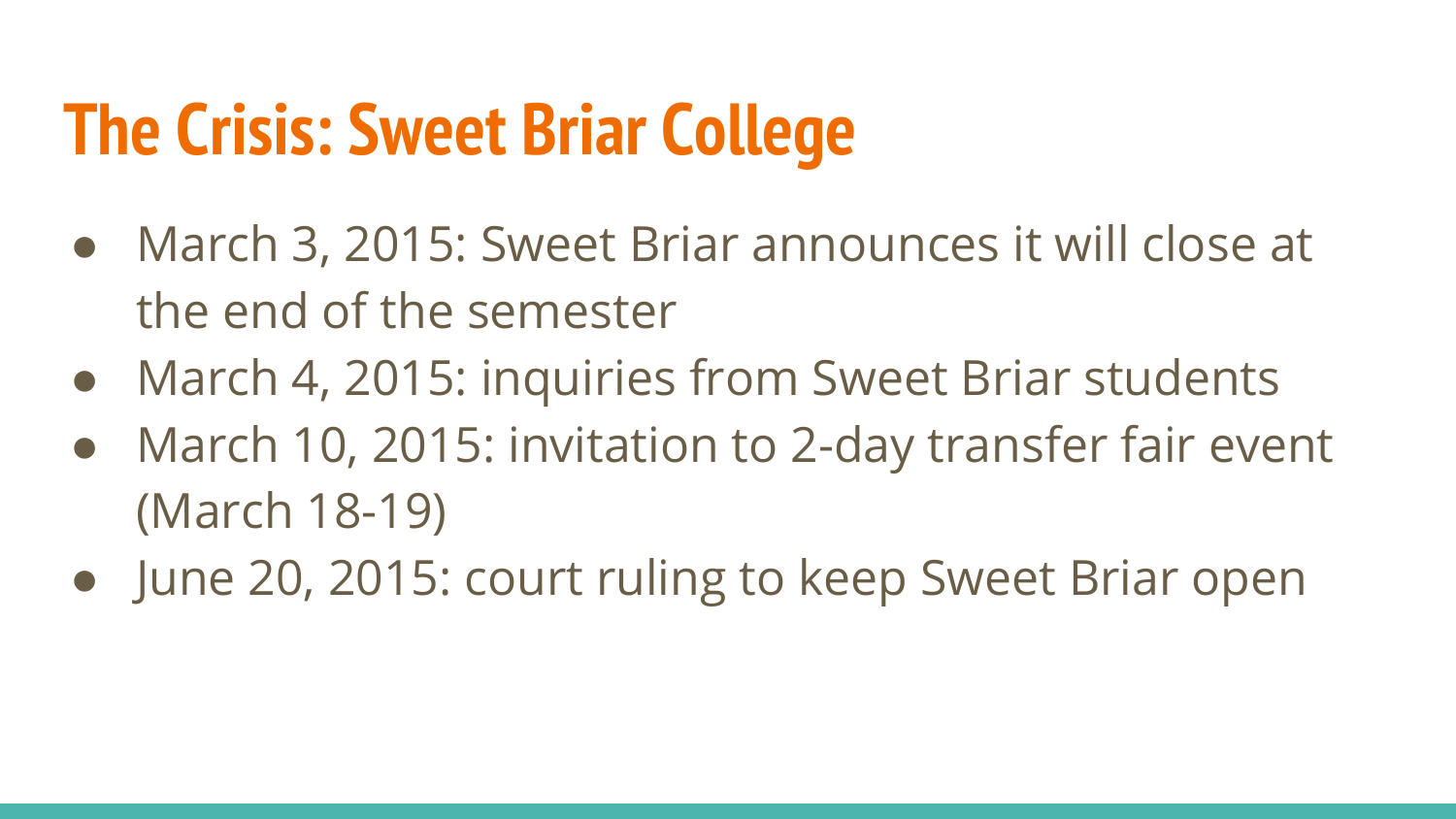#### **Actions**

- Rearrange travel schedule to attend fair
- Place ad in 3 local papers
- Outreach to past withdraws at Sweet Briar
- Expedite TCEs, waive 80 transfer-credit limit, accept gen eds
- Expedite app review
- Accept HS transcripts + standardized testing from SBC admission office
- Offer in-person and phone meetings with faculty, coaches, and students
- **Match cost of attendance**



#### To The Sweet Briar College Community

Three weeks ago, we at Simmons College learned the surprising and sad news that Sweet Briar College plans to close on August 25, 2015. Our hearts are heavy and our thoughts are with everyone in the Sweet Briar community-students, faculty, staff, alumnae, and the cities of Sweet Briar and Lynchburg, Virginia.

The mission of Sweet Briar is as important and relevant today as it was more than one hundred years ago when the college was founded in 1901. As a sister women's college, we believe our collective work in preparing women for positions of leadership in communities and in the world is critical.

We salute and honor the traditions of Sweet Briar, the accomplishments of thousands of Sweet Briar alumnae, and the contributions of faculty and staff who support the dreams of Sweet Briar students to "build and reshape their world however their passions lead them."

www.simmons.edu

Helen G. Drinan, President Simmons College Boston, Massachusetts

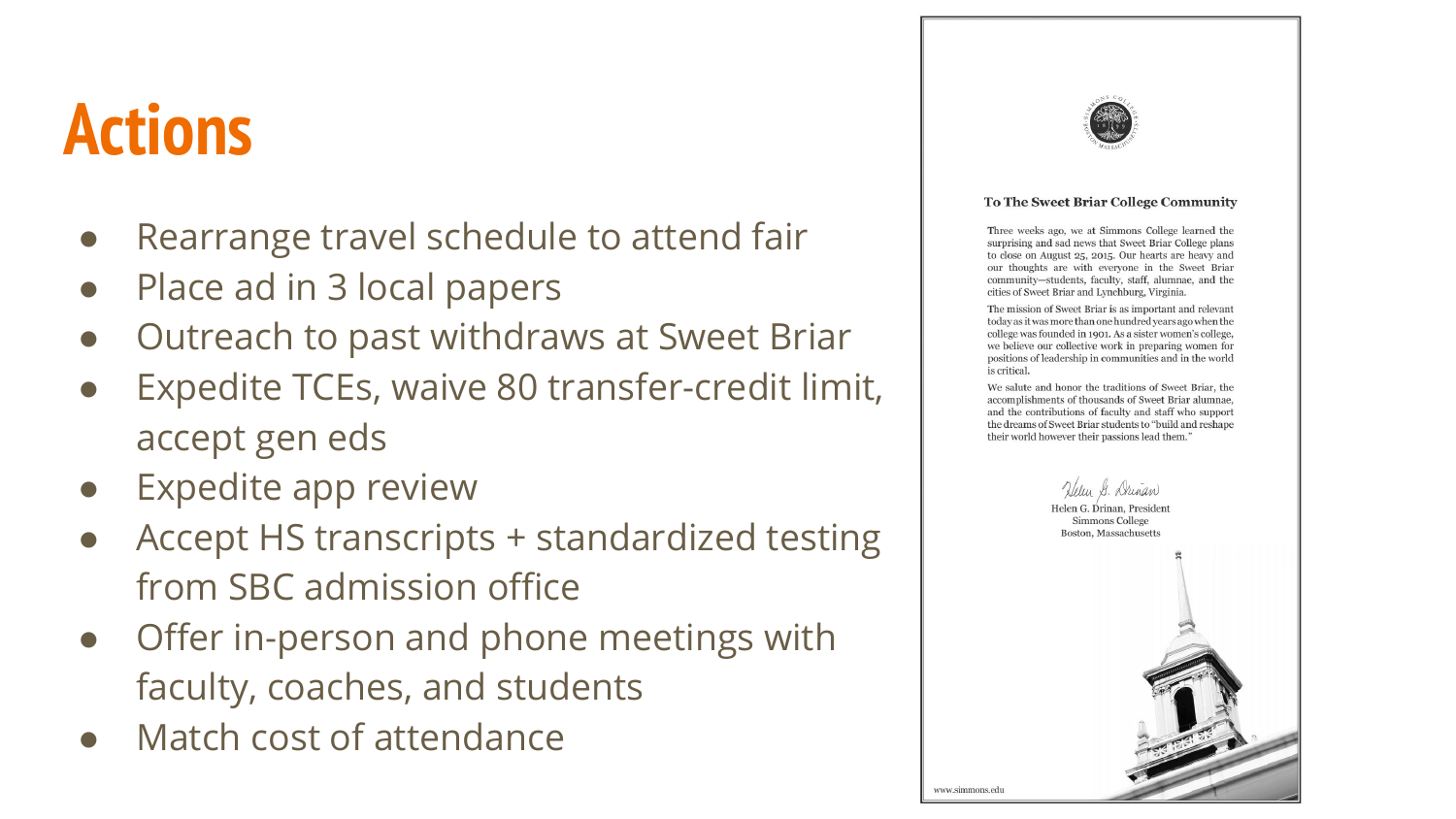# **The Crisis: Marian Court College**

- Marian Court was founded in 1964 as a two-year secretarial school for women, in 1984 they began to offer associate's degree programs, in 2012 they began offering 4 year degrees in business and criminal justice.
- Enrollment dropped by about one-third in a decade.
- 3 PM Monday, June 15, 2015 Email goes out to students, faculty and staff announcing the closure of campus due to financial problems stemming from generally declining enrollment.
- June 16, 2015 Salem State University announces that current Marian Court students will be allowed to matriculate. Boston Globe publishes the announcement that morning.
- June 30, 2015 School officially closes.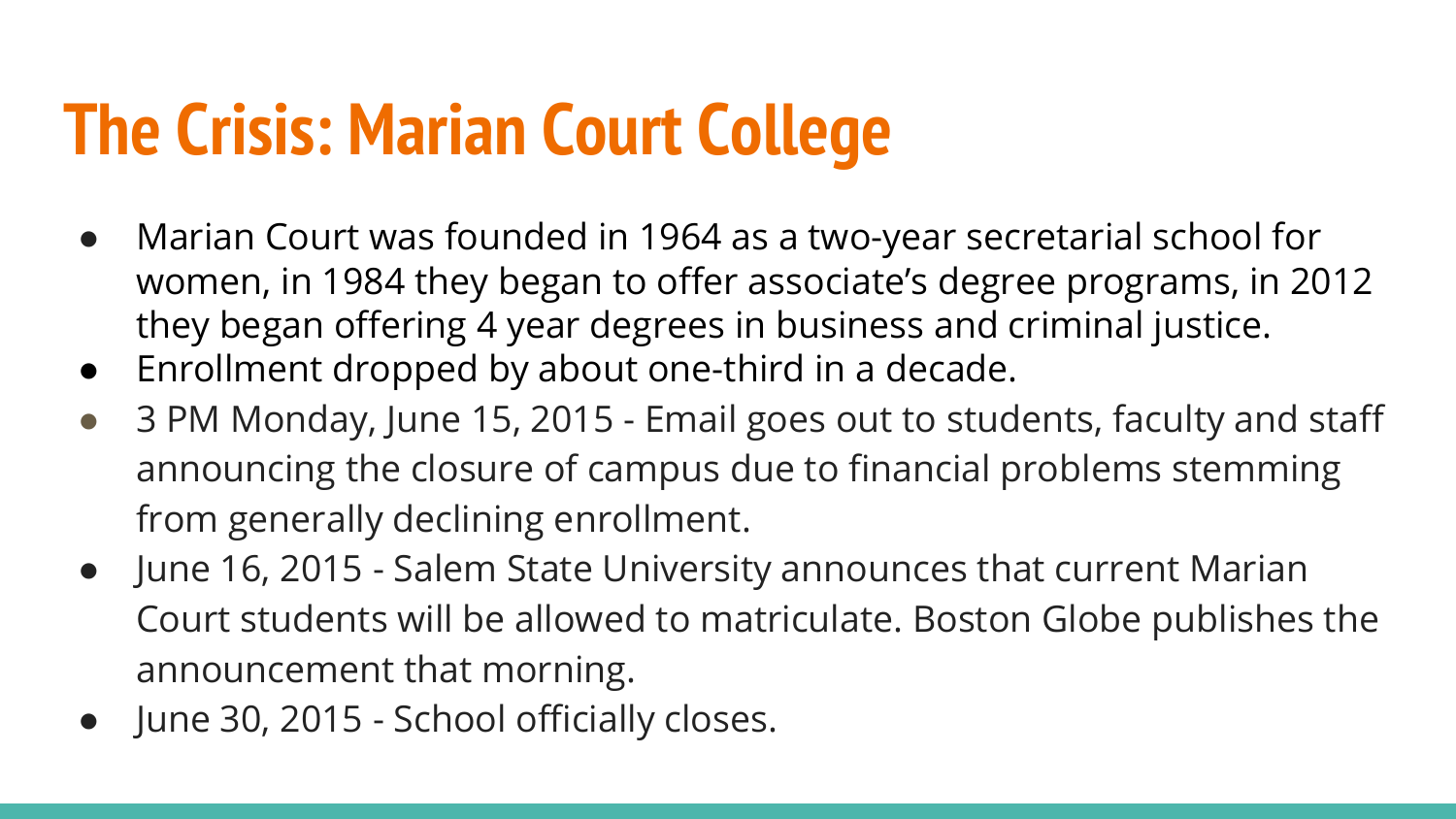# **Salem State University Marian Court College**

- Salem, MA
- 7,300 undergraduates
- 1,600 graduate students
- Public, 4 year, state university
- Liberal arts institution
- Residential and commuter campus
- Swampscott, MA
- 350 undergraduates
- Private, 4 year, Roman Catholic affiliation
- Liberal arts college
- The only entirely commuter Catholic college in the country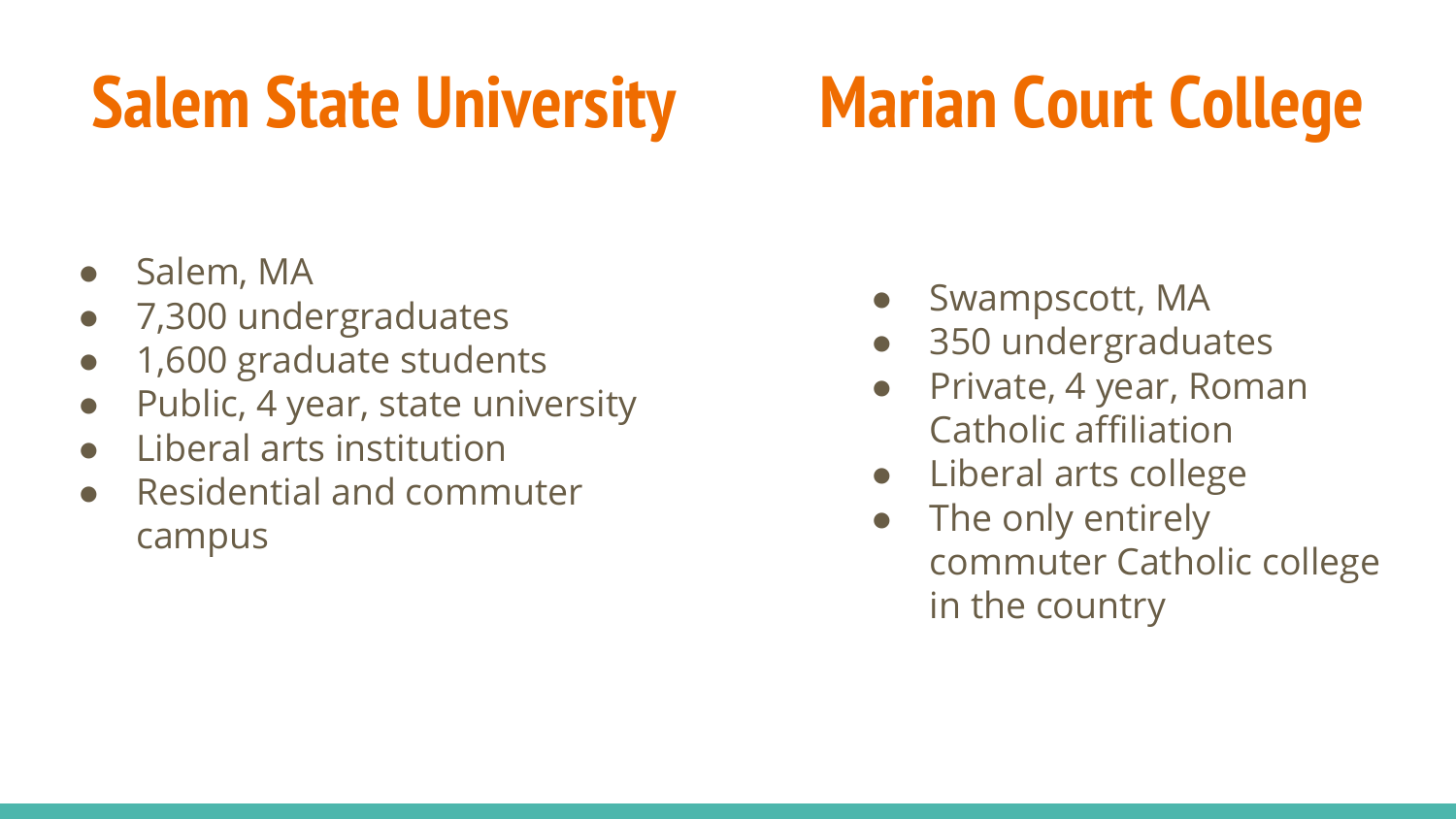### **Actions**

#### **Registrar's Office**

- Student group is created to track Marian Court students in Peoplesoft
- Update all transfer equivalencies
- Creation of a FERPA form to smooth the release of Marian Court records once a student has applied
- Provost to allow exemptions to normal transfer policy (gen ed exemption, SSU free elective credit)

#### **Undergraduate Admissions**

- Representatives from admissions, admissions operations, and transfer services are at Marion Court on Wed-Fri
- Marion Court students are invited to schedule individual appointments at Salem State
- Marian Court students are invited to Salem State on Saturday morning for an information session and tour
- Salem State will conduct on the spot admission review, application fee is waived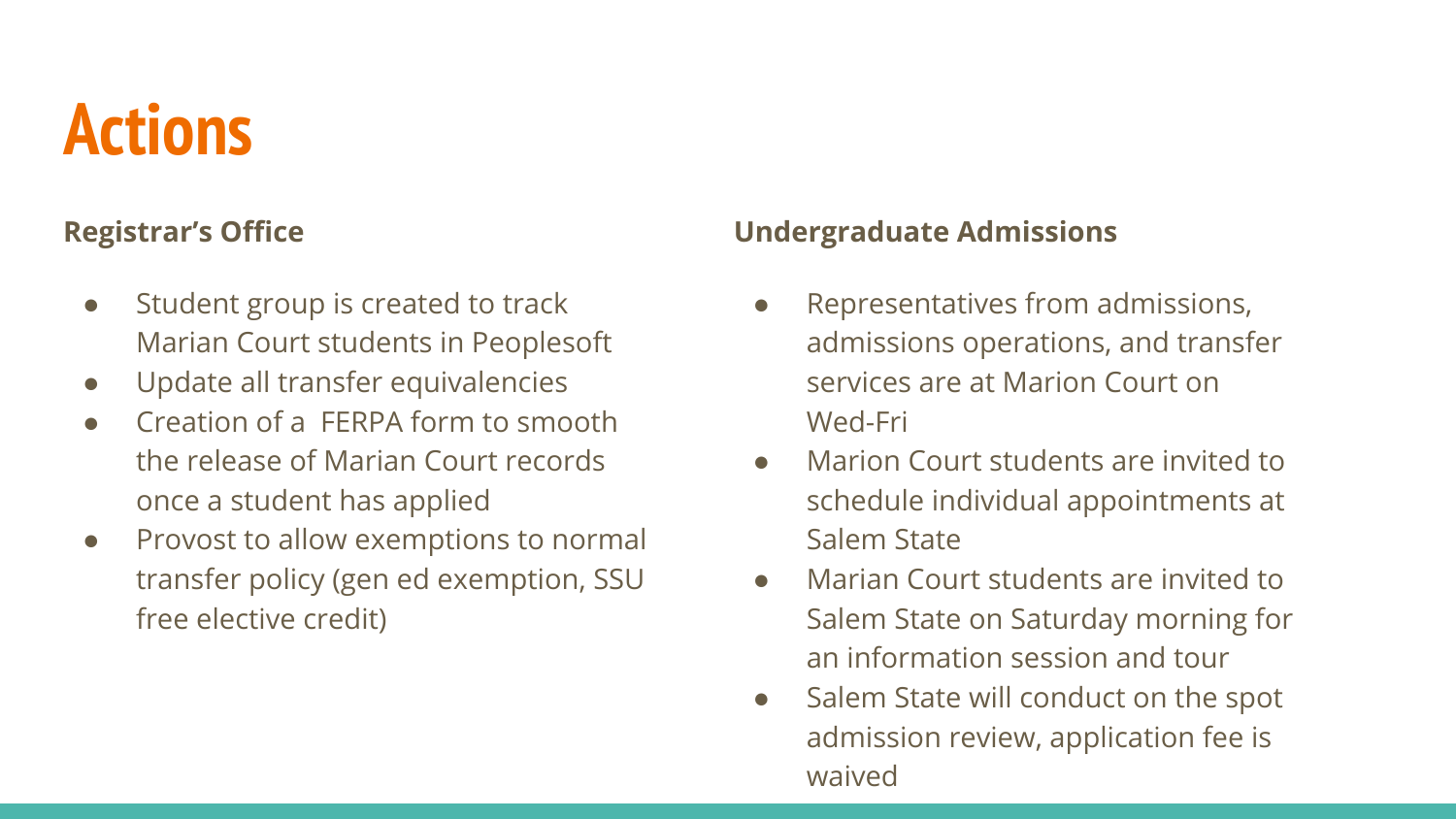# **The Crisis: Wheelock College**

- August 2017: announcement that Wheelock and BU were exploring merging
- October 2017: agreement signed for Wheelock to merge into BU
	- Current students able to finish their degree at BU
	- Creation of the Wheelock College of Education and Human Development
- January 2018: outreach from Wheelock to Simmons
	- No Bachelor's in Social Work at BU
	- How can BSW students earn their degree?
- February 2018: head of Simmons BSW reaches out to Undergraduate Admission
- ???????
- June 2018: merge will take effect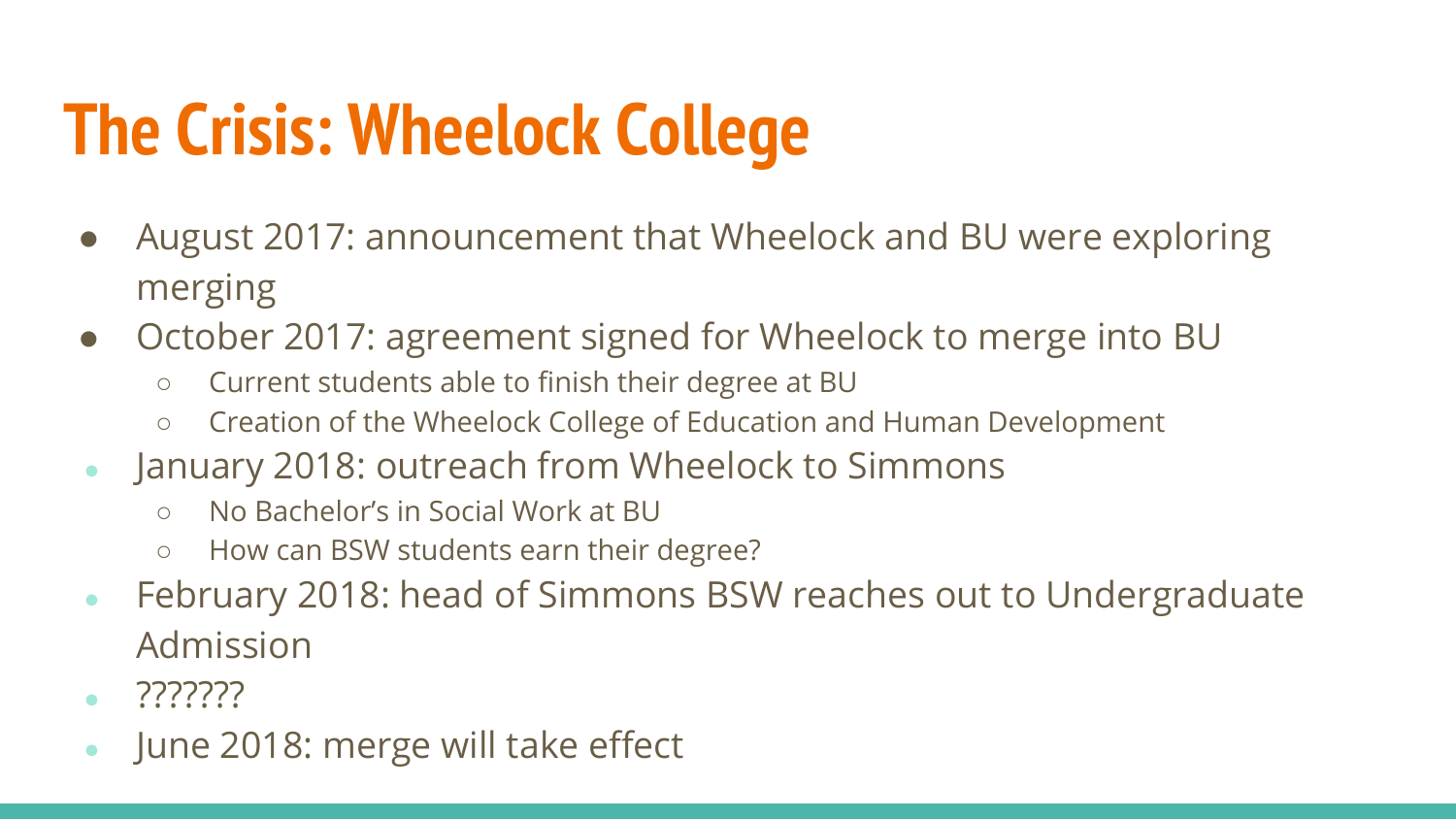# **Simmons College**

- About 1800 undergraduates
- Women-centered college
- Member of the Colleges of the Fenway consortium
- Admitted student profile:
	- $\circ$  HS GPA: 3.44
	- SAT mid 50%: 1150-1300

# **Wheelock College**

- About 700 undergraduates
- Co-educational, 80% women
- Member of the Colleges of the Fenway consortium
- Admitted student profile:
	- HS GPA: 2.88
	- SAT mid 50%: 810-1060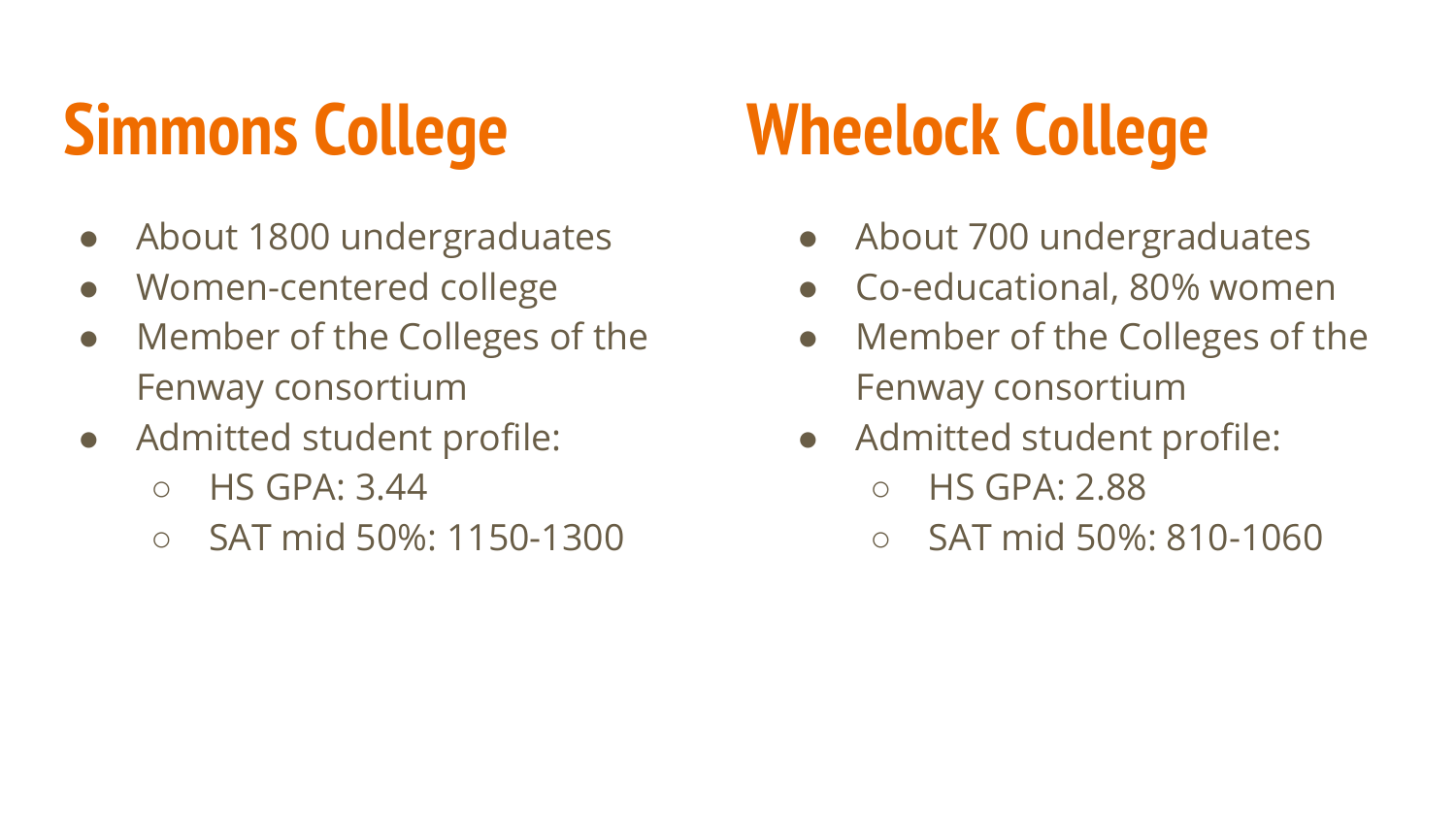# **Transitioning Wheelock BSW to Simmons**

- Registrar actions:
	- Lift transfer credit limit (80 semester hours)
	- Waive residency requirement (48 semester hours) for rising seniors
	- Accept all credits, regardless of grade
	- Accept Wheelock general education requirements for ours
	- Expedite transfer credit evaluations
- Undergraduate Admission actions
	- "Transition" students, not "transfer" students
	- Schedule open house (transfer BSW major to give tours!)
	- Attend Wheelock's transfer fair
	- No application, info imported directly into Colleague w/ permission/commitment from student
	- No enrollment deposit required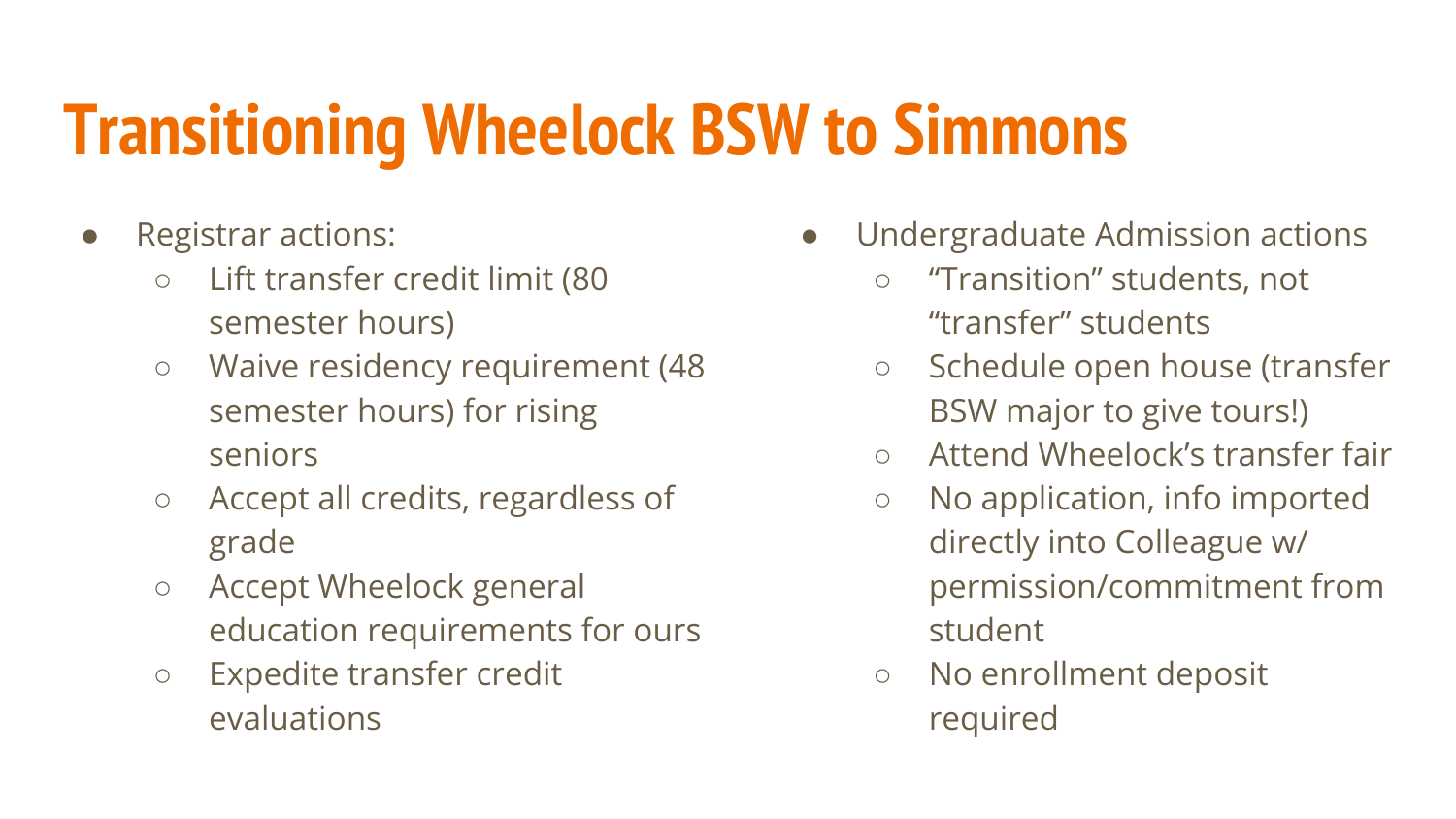# **Challenges & Solutions**

| Simmons does not admit men; Wheelock<br>is co-ed                        | BU had to find other options for men in<br><b>Wheelock's BSW</b>                                          |
|-------------------------------------------------------------------------|-----------------------------------------------------------------------------------------------------------|
| Simmons housing waitlist                                                | BU housing available                                                                                      |
| Junior/Senior course sequences are<br>different at Simmons vs. Wheelock | Wheelock's senior BSW courses to be<br>offered at Simmons next year                                       |
| Different costs, scholarships, & other aid                              | Tuition and scholarships remain at<br>Wheelock levels, billed by BU; BU pays<br><b>Simmons</b>            |
| Making students feel welcome                                            | Drop-in advising hours, Simmons swag,<br>connect to current students, personal<br>outreach from BSW chair |
| Difference in academic profiles                                         | <b>Connect to Center for Student Success</b><br>early!                                                    |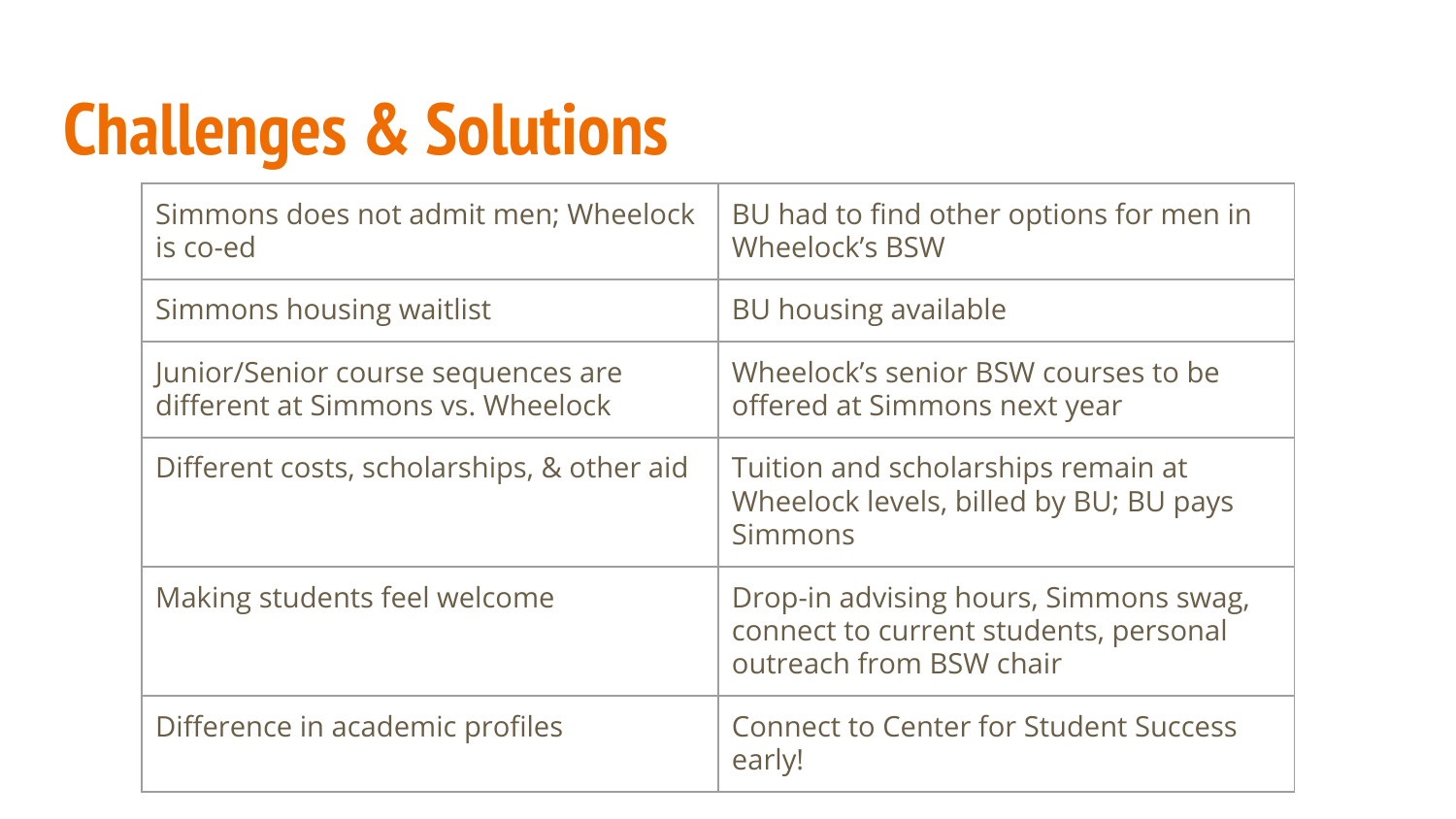# **The Crisis: Mount Ida College**

- February 2018 Lasell College and Mount Ida College being exploration of a possible merger between the two schools
- Discussions begin on both campuses on how this would affect all students, faculty, and staff
- March 22, 2018 BoT votes down the measure. Merger is off.
- April 6, 2018 President Brown from Mount Ida College sends communication out via email to all staff and students that UMass will acquire Mount Ida and the school will cease operations in May 2018.
- Current Mount Ida College students are advised to enroll at UMass Dartmouth, 60+ minutes away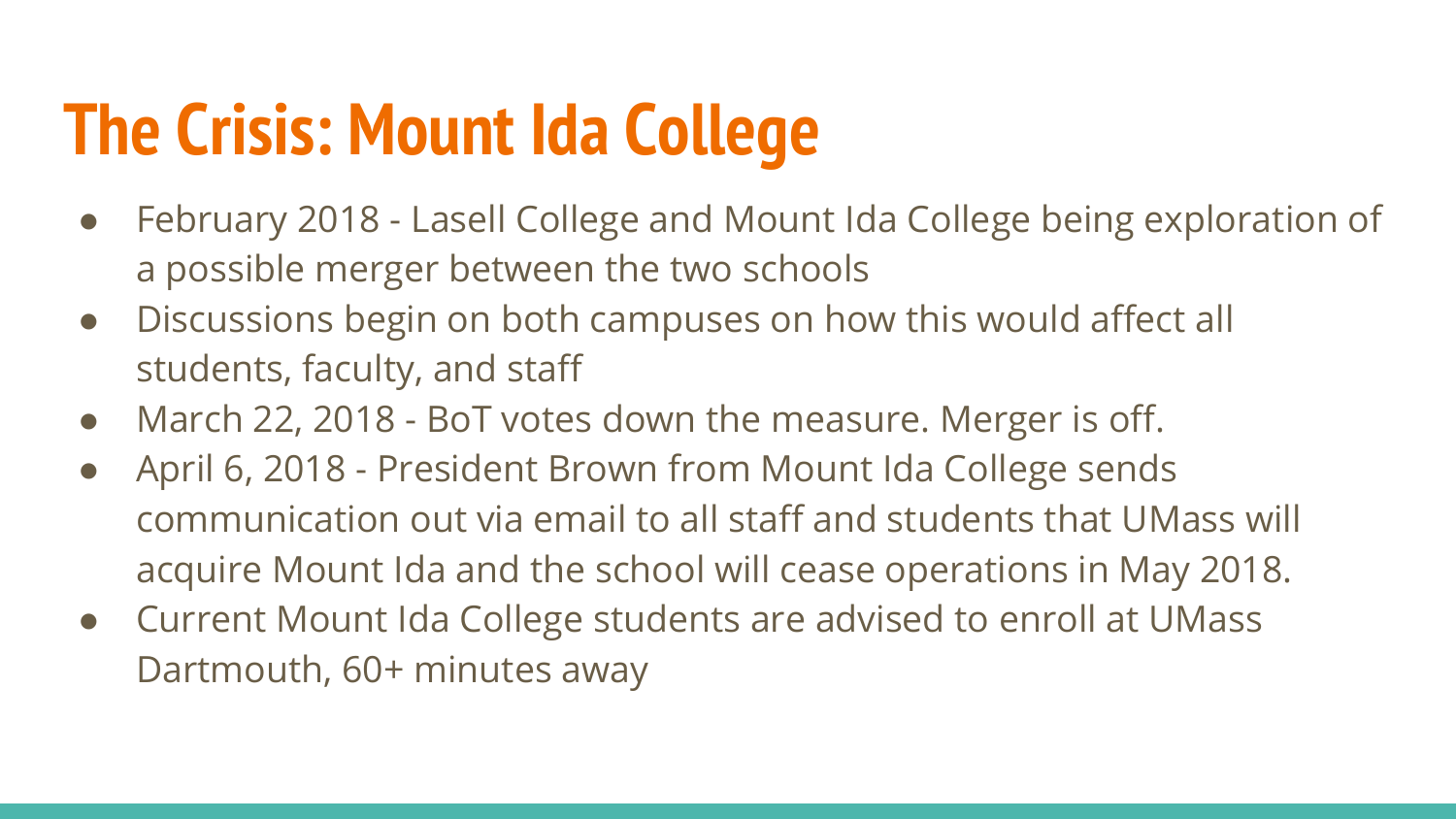- Newton, MA
- 1,700 Undergraduate Students
- 400 graduate students
- Pre-professionally focused programs
- 80% resident student population - guaranteed on-campus housing

# **Lasell College Mount Ida College**

- Newton, MA
- 1,500 Undergraduate **Students**
- Pre-professionally focused programs
- 60% resident student population - housing not guaranteed
- Specialized programs in Forensic Science, Veterinary Technology, Mortuary Science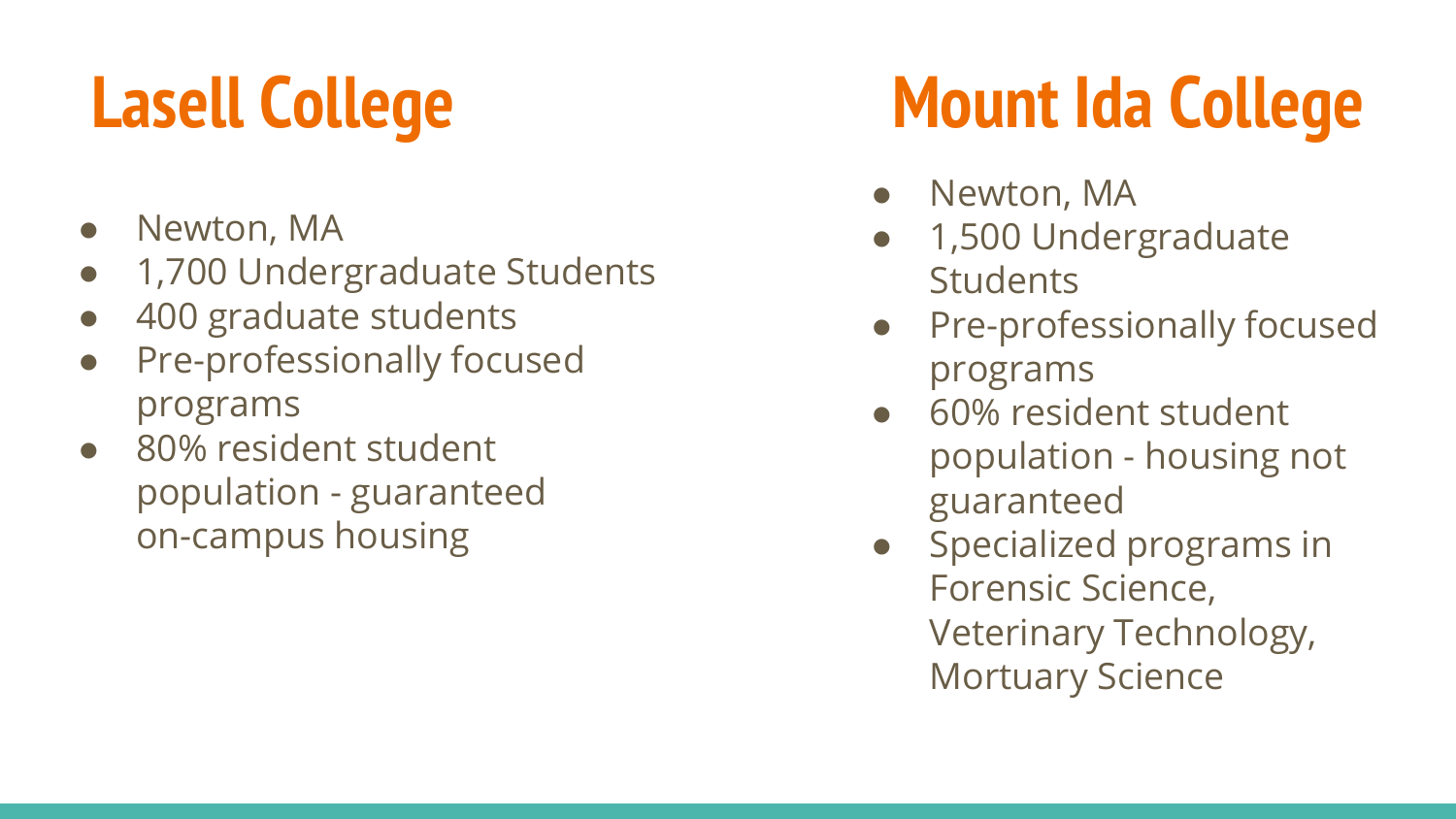# **Challenges & Solutions**

| Timing - Prime yield season for our other<br>admitted students. Mount Ida students have<br>approximately 1 month to figure out a plan | All hands on deck                                                                                                                                     |
|---------------------------------------------------------------------------------------------------------------------------------------|-------------------------------------------------------------------------------------------------------------------------------------------------------|
| Transfer Open House - April 7, 2018                                                                                                   | Adding additional staff to handle Open<br>House and droves of walk-ins                                                                                |
| Different scholarships & aid                                                                                                          | Lasell agrees to match institutional-based<br>aid (costs between the two colleges is almost<br><i>identical</i> )                                     |
| Some programs not offered at Lasell OR<br><b>UMass Dartmouth</b>                                                                      | Lasell takes on Forensic Science and Biology<br>majors - hires 3 faculty members                                                                      |
| Students in all stages of degree completion                                                                                           | Provide pathways for all majors to complete<br>in the same timeline they would have at<br>Mount Ida. Accept all completed coursework<br>for transfer. |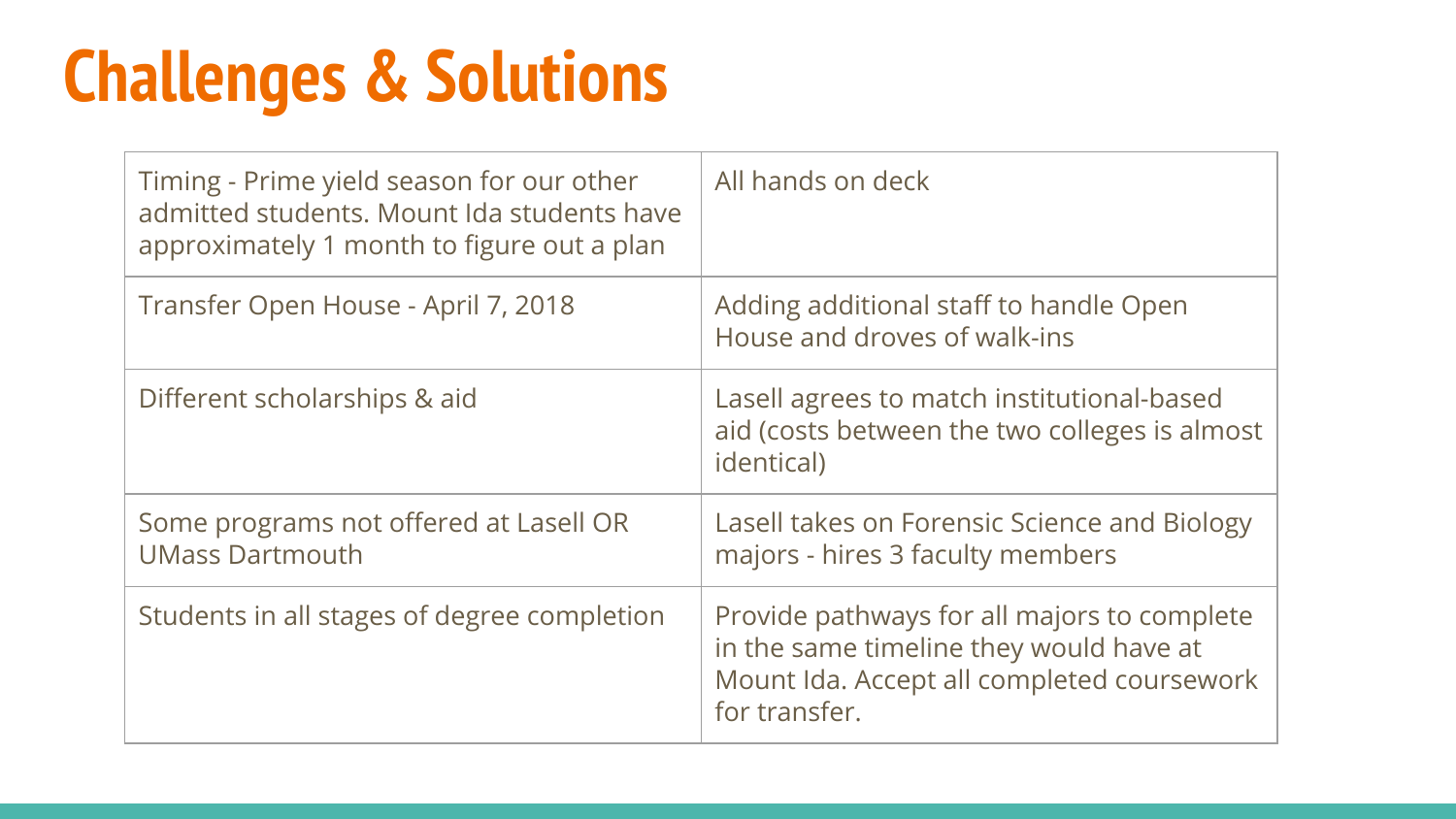### **Actions**

- Undergraduate Admission actions
	- Create "fast application" to collect only the information needed to create student record
	- Students required to report they are in good academic and judicial standing (offer conditional acceptance to all students)
	- Honor acceptance for incoming freshman who were deposited to Mount Ida for the fall
	- Communicate quickly to all constituents
- Academic Affairs
	- Quickly figure out a way to import unique programs and create pathway for graduation
	- Accept all credits, regardless of grade
	- Accept Mount Ida College education requirements for ours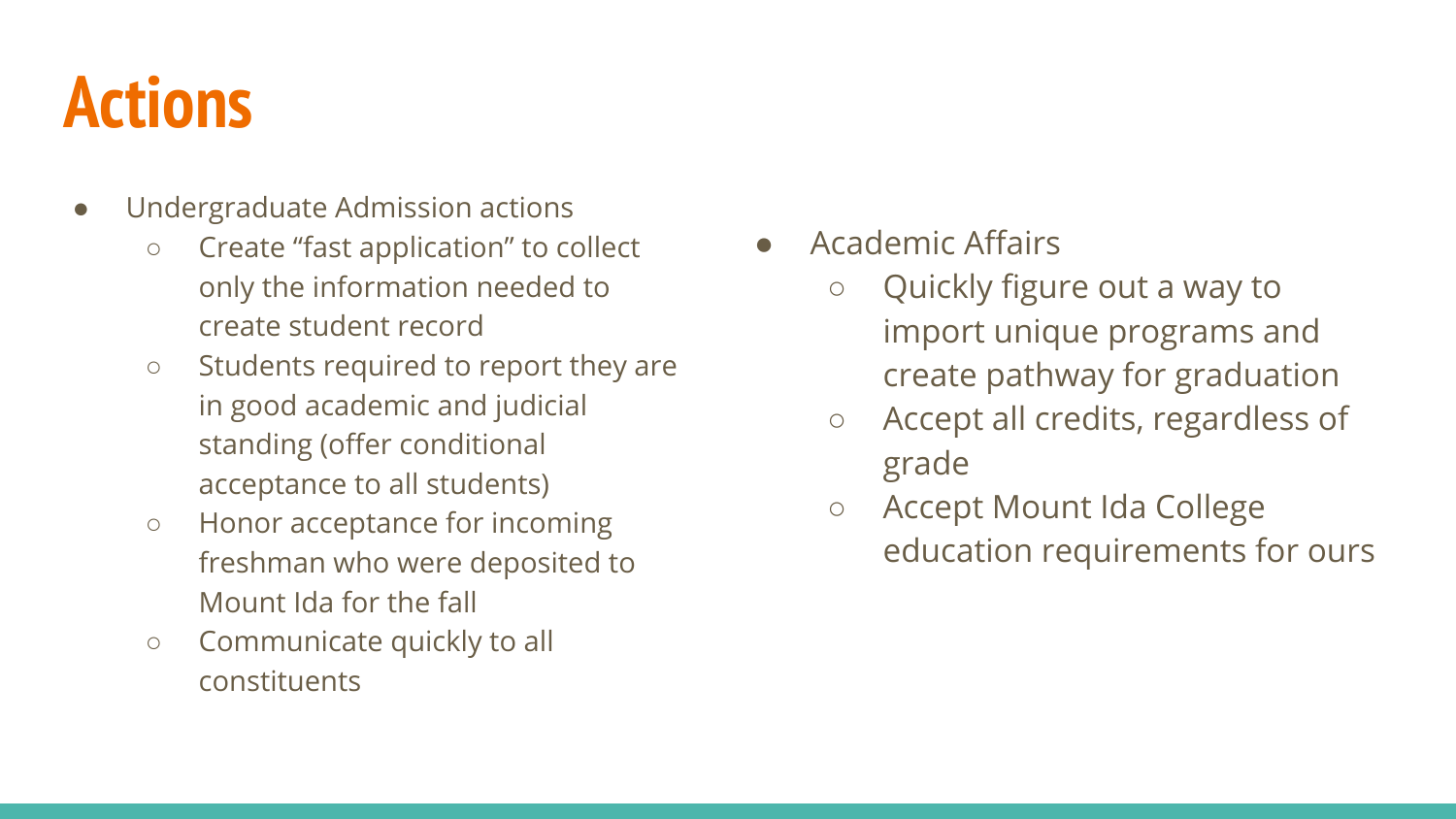# **Key Takeaways**

- Don't seem desperate
- Be flexible and creative!
- Move quickly! Timing is critical
- Think about *all* constituents
- Put the students first
	- Remember that this is disappointing at best, grief-inducing at worst
- Onboarding is important for retention
- **● Don't reach out to students if your institution can't support them**
- Communicate!
- Take your lessons learned to improve... there will be a next time